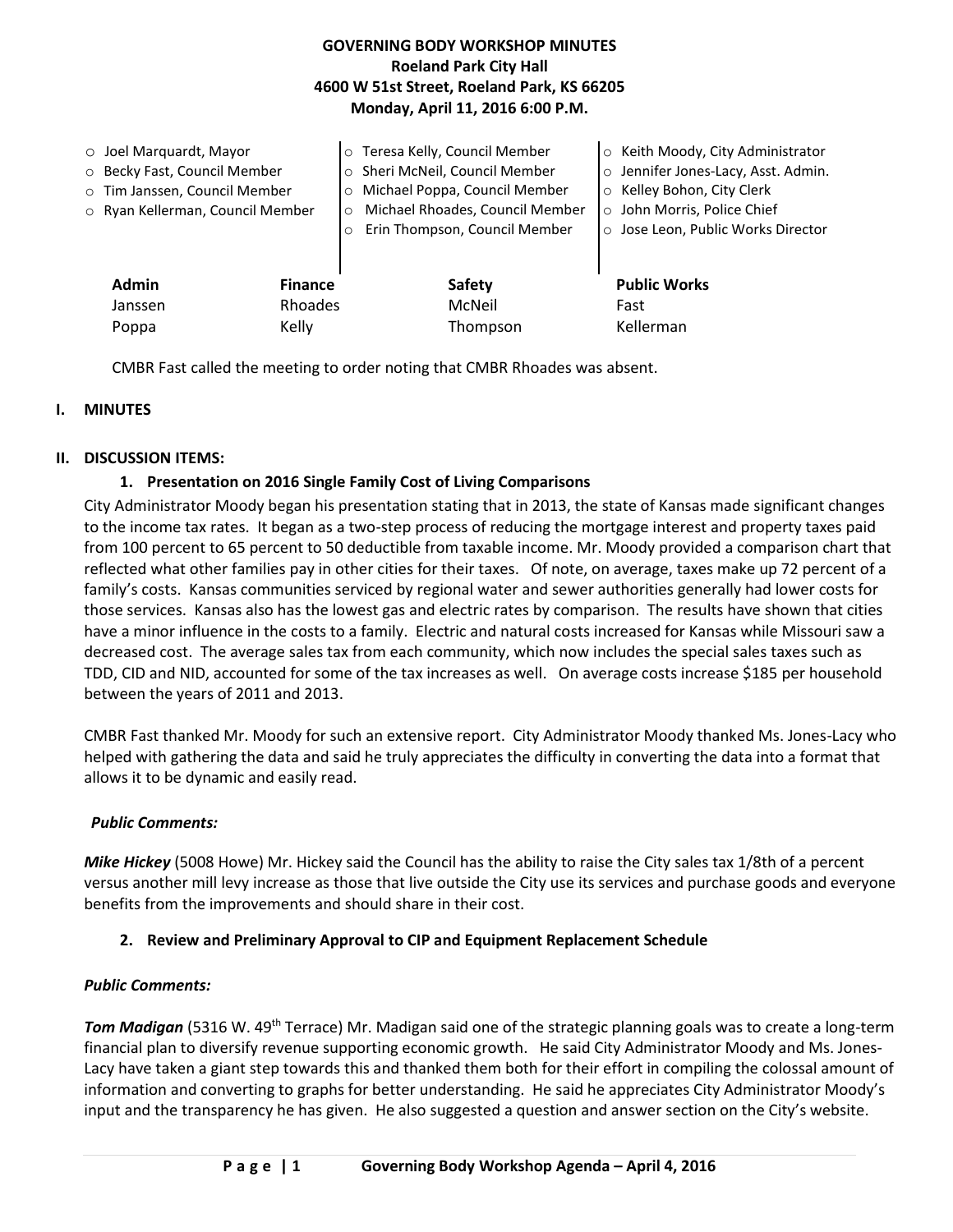The Roeland Park: Capital Improvement Plan - 10 Year- Draft was presented to the Governing Body. City Administrator Moody explained the report and the criteria used in the scoring system for prioritizing projects. The report is broken out by department, projects to be completed, dates and costs, and funding type. Mr. Moody said he prefers to borrow money rather than leasing equipment. He also added that they have not vetted or assessed the City's ability to pay for equipment and projects yet as this is the next step.

In looking at the chart Mr. Moody noted that the City's portion is how much the City has come up with include bonds, but does not include TIF funds. He added that STP and CARS programs have been consistent funding sources, but added that if the state continues to shrink its budget CARS quite possibly be affected. He advised to get as many projects done while the money is still available. He also mentioned other sources of income to help with projects such as selling land, TIF resources, and the reimbursement from Commerce Bank.

Mr. Moody said the total for projects and equipment anticipated in the CIP total is \$19,406,000. This includes the \$9 million Roe Boulevard project, a couple of CARS projects and the purchase of a new public works facility. He noted that spending this amount of money in five years, even if they can afford it, is very ambitious and extremely difficult to accomplish for a city the size of Roeland Park.

City Administrator Moody then reviewed the major projects that need to be done. The \$9 million Roe Boulevard project is estimated to cost the City \$1 million with \$500,000 paid from bond proceeds and the remaining \$500,000 paid with either the sale of land and/or TIF proceeds. The bulk of the funding is expected from STP funds and CARS money. He said this will be a huge accomplishment for Roeland Park. Mr. Moody added that the project is on MARC's website and encouraged Councilmembers to submit their comments in support of the project.

CMBR Kelly thanked City Administrator Moody for making such a plan which acts as a roadmap to base future decisions.

CMBR Janssen asked as bonds are paid off and expired, what happens to the money that would have been allocated towards the bonds. Ms. Jones-Lacy said they are part of the debt service fund, unless they are appropriated for something else.

There was a brief discussion about restrooms and shelters at R Park, their funding and also grants for the tennis courts. CMBR Fast submitted a proposal with anticipation that funding would be provided by monies that have been going towards the R Park bond after it is paid off.

City Administrator Moody said tennis courts score better on the prioritization list since it is an existing item and also a maintenance item. New structures such as restrooms and shelters typically do not score as well because they are new structures and planned for future years.

CMBR Kellerman asked about the scoring of the streets in the City and CMBR Poppa wanted to know if they take into account bond issues. City Administrator Moody said street projects that are stormwater related are scheduled for improvements in 2017 and 2018. These will be in residential areas where reconstructing streets should not have to acquire temporary construction easements because they will be putting back what they are taking out. He said that Public Works Director Leon has a master plan for the sidewalks that he is working on and will be presented at a later time.

City Administrator Moody asked for a consensus from the Governing Body that this is a sensible plan and to allow him to continue to streamline the numbers and determine if this can be afforded.

CMBR Kellerman asked about the extension of the interlocal agreement with Johnson County regarding the pool. City Administrator Moody said he did not foresee any changes even though the pool was financed through Johnson County and is scheduled to be paid off. Ms. Jones-Lacy said the county has indicated they would like to continue their relationship with Roeland Park, but the cost structure may change once the loan is paid. She also added that they will be meeting to discuss what that plan might look like.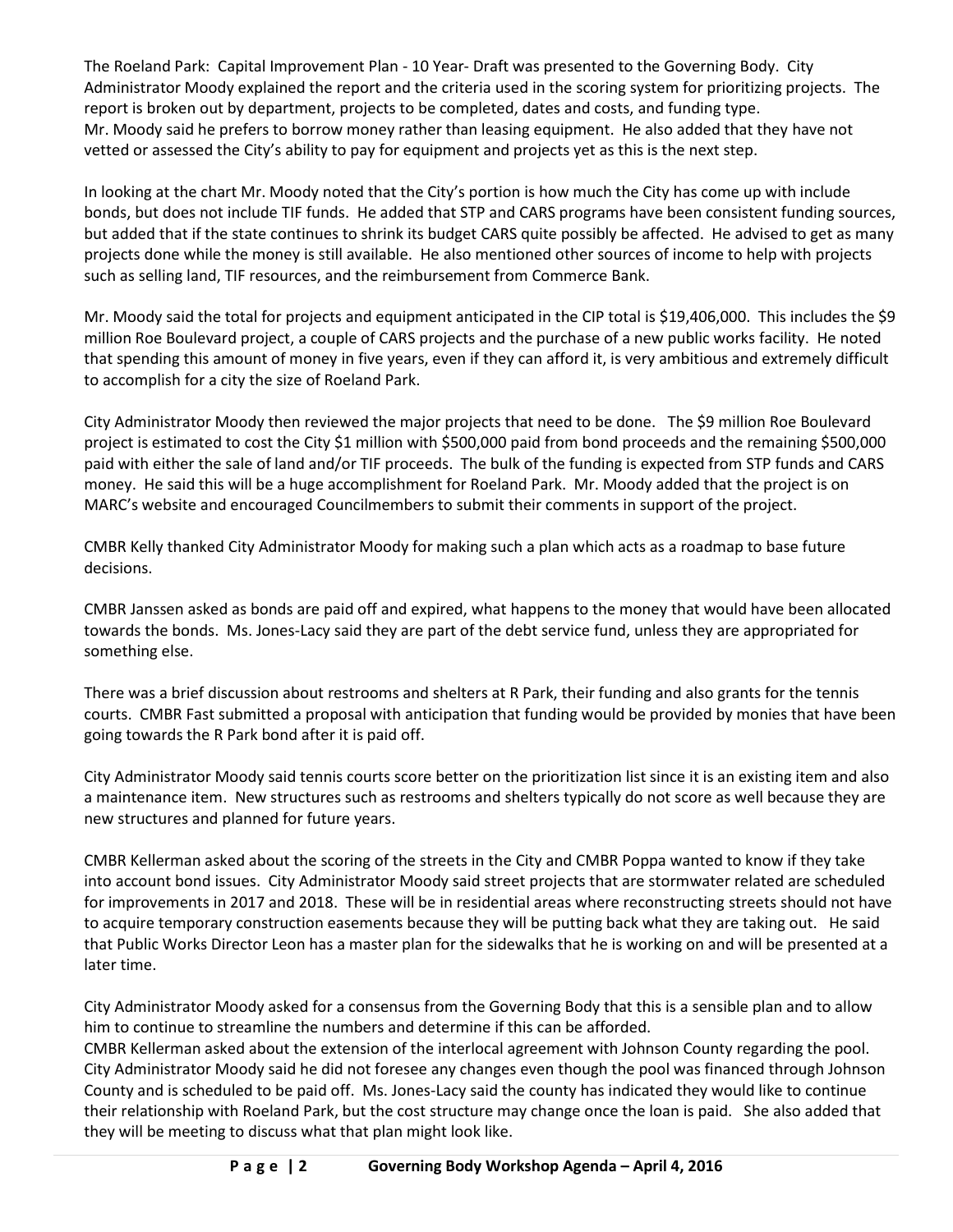CMBR Fast said she would like to see the priority of streets in relation to CARS funding, especially if that goes away, what the City can afford to do without bonding.

Public Works Director Leon commented that with the scoring system if a project is eligible to receive grant funding, then the priority increased such as those with CARS projects. He said there is no guarantee of that 50 percent funding, especially when they're doing multiple projects. Mr. Leon also added that being a small city their projects tend to be smaller, and they're more lenient towards the City. However, these proposed projects are of a larger magnitude than what is normal for Roeland Park.

# **3. Review of Future General Obligation Debt Analysis**

City Administrator Moody said the information is the same as the last Workshop. The proposal is for \$2 million in General Obligation bonds issued every three years starting in 2018. This assumes that the debt service mill levy remains at its current level, a straight line method of amortization, and a four percent interest rate on the bonds. He believes the 20-year maturity appropriately matches to the length of life for the improvements that they are helping to fund. Mr. Moody feels this is sustainable for the City to continue to issue at least \$2 million in GO bonds every three years going forward without raising the debt service portion of the mill levy. This also reflects a two percent increase in assessed value annually, which is half of the 15-year average. Mr. Moody recommended that there should be a policy adopted by the Council that reflects the parameters taken in this approach so that future members will understand the intent, as this will also help create consistency in future planning.

CMBR McNeil and CMBR Fast expressed concerns regarding borrowing and accumulating debt that the City might not be able to afford to pay.

City Administrator Moody said a final decision does not need to be made until 2017 on whether to take the bond.

## *Public Comment:*

*Linda Fell:* Ms. Fell expressed a strong objection to funding a project like the Roe Boulevard improvements for 20 years as it won't last 10 years.

City Administrator Moody said it is not uncommon to fund a street reconstruction project over a 20-year. He said he didn't disagree with Ms. Fell's statement, but said maintenance is always required more periodically than 20 years.

Public Works Director Leon commented that Roe Boulevard was last reconstructed in 1993 and is planned for another reconstruction in 2020, at which time they will be adding a pedestrian access throughout all of Roe Boulevard and enhance other pedestrian features. He said some work was done in 2006 when there was curb work patching and general maintenance. This year his team will be doing routine and preventative maintenance on streets such as crack seal and thin overlay.

CMBR Thompson said she sees an advantage to the plan of knowing how much will be available to spend and how much debt they will have each year. She also said they don't need to borrow if they don't need it. She said this is a good approach.

City Administrator Moody said the first five years of the CIP as presented relies upon being able to come up with fund matches for STP and CARS, but will have their financial advisor put together what the cumulative amount is that's available and will circulate that to the Governing Body.

# **4. Review Proposed 2017 Pay Schedule**

City Administrator Moody presented the pay scale with pay levels. Also attached was a survey through Mid-America Regional Council that shows Roeland Park and over 20 comparable cities. The proposal is to bring City salaries more